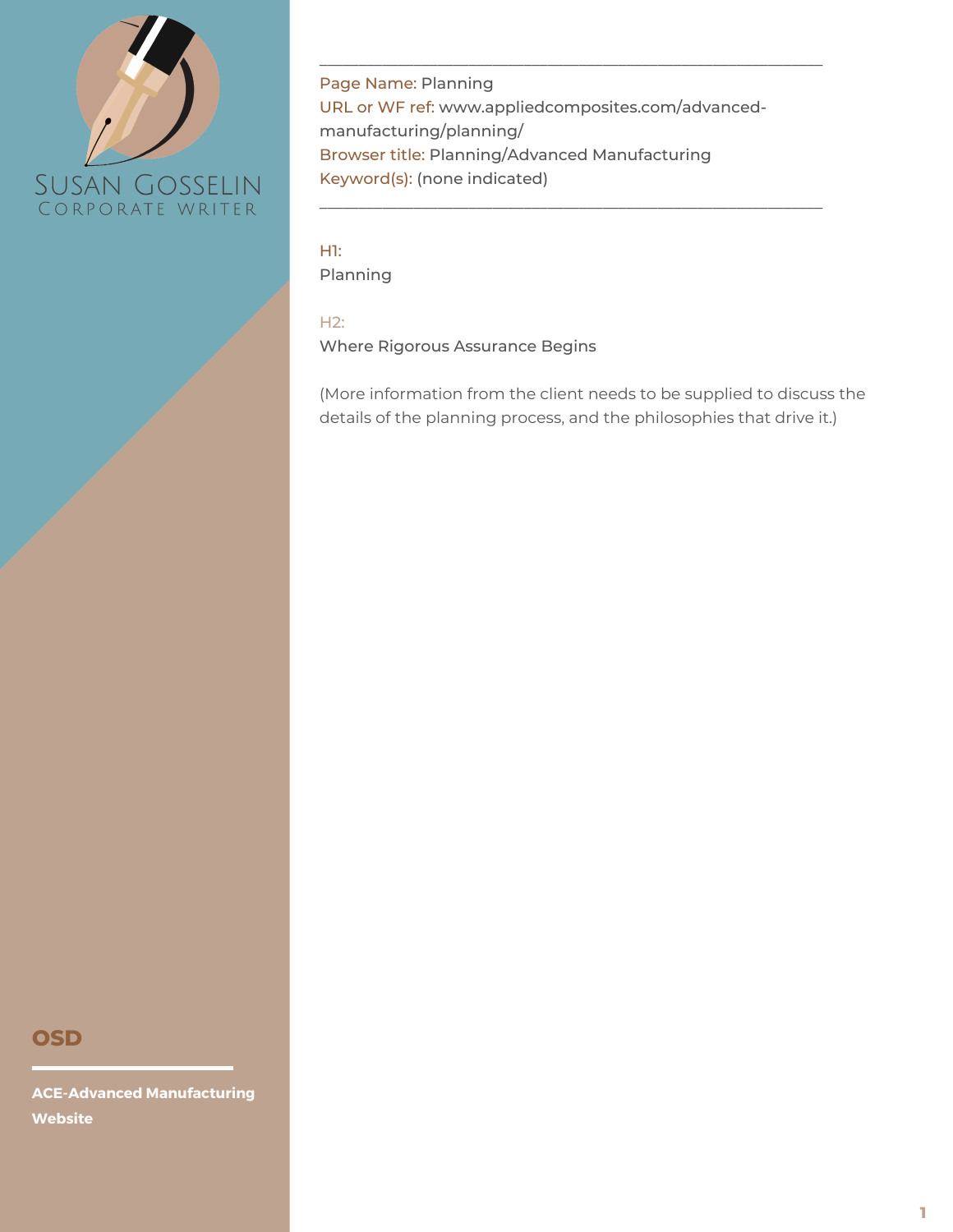

Page Name: Tooling URL or WF ref: www.appliedcomposites.com/advancedmanufacturing/tooling/ Browser title: Tooling/Advanced Manufacturing Keyword(s): Composite tooling, aircraft tooling, CNC machining services

\_\_\_\_\_\_\_\_\_\_\_\_\_\_\_\_\_\_\_\_\_\_\_\_\_\_\_\_\_\_\_\_\_\_\_\_\_\_\_\_\_\_\_\_\_\_\_\_\_\_\_\_\_\_\_\_\_\_\_\_\_\_\_\_

\_\_\_\_\_\_\_\_\_\_\_\_\_\_\_\_\_\_\_\_\_\_\_\_\_\_\_\_\_\_\_\_\_\_\_\_\_\_\_\_\_\_\_\_\_\_\_\_\_\_\_\_\_\_\_\_\_\_\_\_\_\_\_\_

H1: Tooling

### $H2:$

Dedication to your project's foundations

Good tooling is the foundation for a quality part. That's why, for the last 30 years, we have dedicated ourselves to providing the best tooling and processes, that can support the advanced composites developing in the aircraft industry. When others were focusing just on the standard repair jobs, we were investing in our people; so we could offer a nimble, smaller shop with the rare ability to do state-of-the-art aircraft tooling and CNC machining services. It's an investment we believe is paying off for our customers.

With our in-house five-axis CNC machines, we can offer replacement parts tooled with custom precision. But it doesn't stop there. We have also supplied many customers with masters, jigs, fixtures, autoclave bond tools and more. We pride ourselves in taking on the tough jobs, offering our customers some of the most complex molding configurations, and producing dimensionally accurate, high-quality laminates. We continue to invest, so we can create improvements in tooling that can improve quality, lower costs, and reduce time from purchase order to delivery. Whether you need a prototype/proof of concept, or a custom repair, our highly skilled staff can fill your order with precision, to your exacting quality standards.

Our equipment includes:

- 27.5′ x 13.5′ x 6.5′ Cronus moving bridge 5-axis CNC machining center with +/- .005″ accuracy
- 5 axis high speed CNC 14'x6'x40″ +/- .008″ accuracy
- 5 axis CNC High speed router 8'x 5'x 39" +/- .020″ accuracy
- Delcam CAD/CAM
- General Pattern/Model Shop Equipment
- Disc Sanders
- Band Saws
- Planers
- Jointers

For more information about our tooling capabilities, contact our customer service department.

**OSD**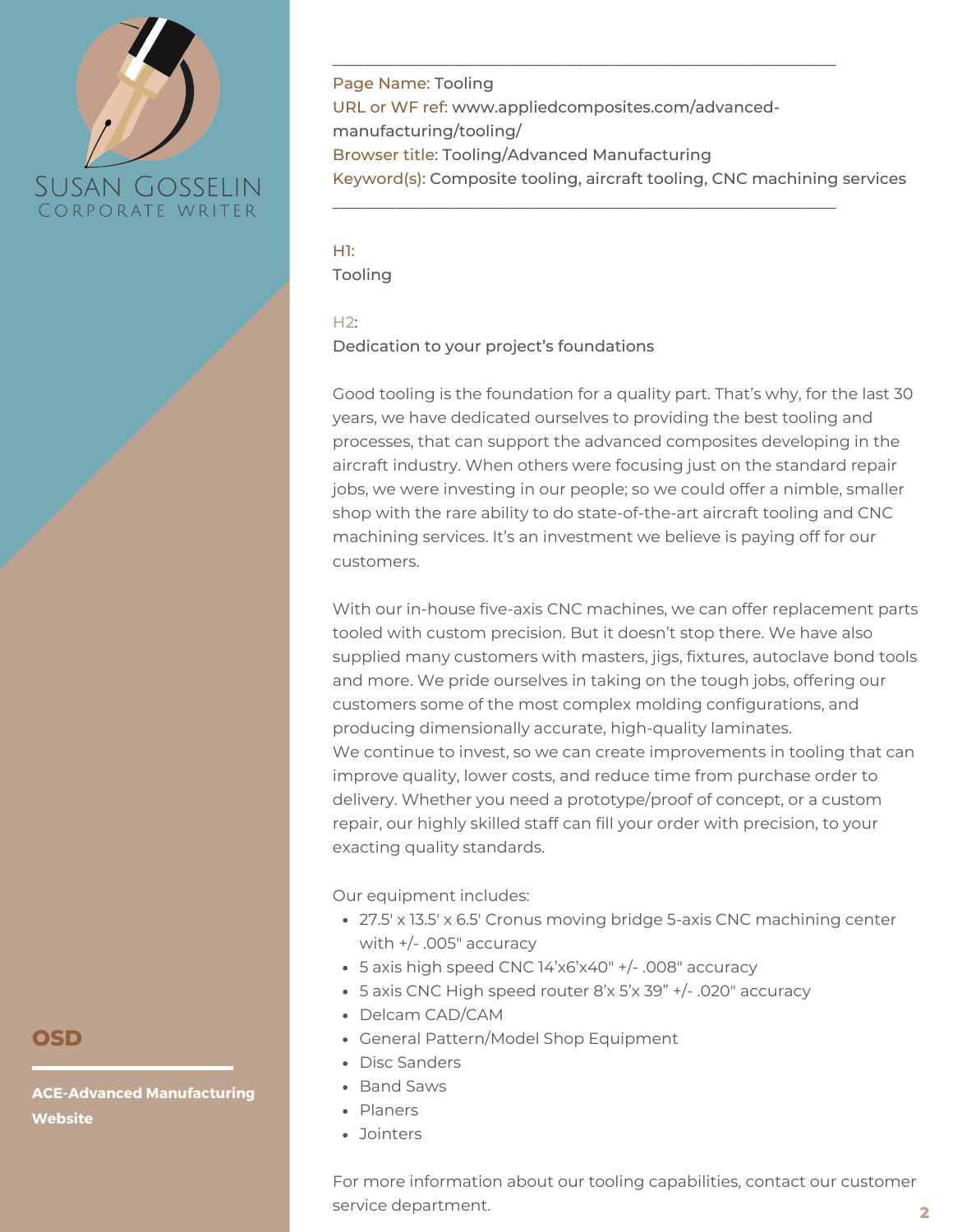

Page Name: Laminating URL or WF ref: www.appliedcomposites.com/advancedmanufacturing/laminating/ Browser title: Laminating/Advanced Manufacturing Keyword(s): Laminating, laminating services

\_\_\_\_\_\_\_\_\_\_\_\_\_\_\_\_\_\_\_\_\_\_\_\_\_\_\_\_\_\_\_\_\_\_\_\_\_\_\_\_\_\_\_\_\_\_\_\_\_\_\_\_\_\_\_\_\_\_\_\_\_\_\_\_

\_\_\_\_\_\_\_\_\_\_\_\_\_\_\_\_\_\_\_\_\_\_\_\_\_\_\_\_\_\_\_\_\_\_\_\_\_\_\_\_\_\_\_\_\_\_\_\_\_\_\_\_\_\_\_\_\_\_\_\_\_\_\_\_

H1: Laminating

### $H2:$

Superior systems for superior performance and TATs

Part of being a nimble manufacturing facility is being able to generate precision laminations quickly. At ACE, we've committed to this by investing in augmented reality lamination systems that allow us to produce a perfect lamination placement, every time, while eliminating expensive templates. The system radically decreases time-to-first-article delivery.

It works by combining input from laser projectors, a smart digital camera taking live video of the tool, and guidance from the coordinate measuring machine. It creates an image of the fabric ply to be stacked next in sequence. When the operators use the machine, they see a computergenerated meshed image, including seed point and origination, played as an augmented reality video.

Our laminating facility consists of a wide array of equipment, including:

- Gerber Composites Cutter 20'
- Traveling Head steel rule cutting press 60"x 25"
- 5000 square foot Clean Room
- Anaglyph augmented reality laminate assist equipment (Plymatch)
- Laser Projectors (Assembly Guidance)
- Over 1000 square feet of 0°F freezer storage
- Three Anaglyph augmented laminate assist (PlyMatch) systems, with assembly guidance laser projectors, located in our CCA clean room

## **OSD**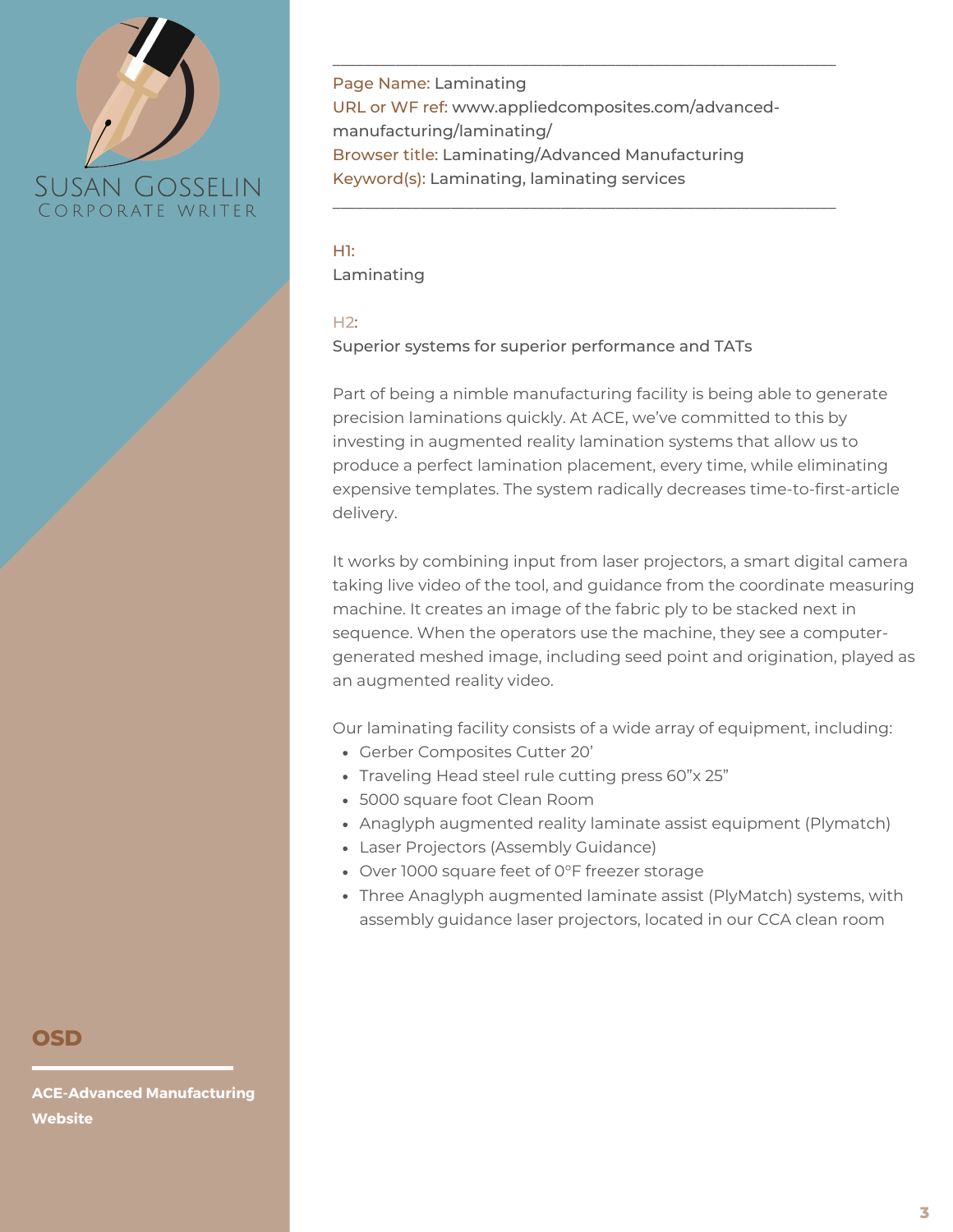

Page Name: Cure URL or WF ref: www.appliedcomposites.com/advancedmanufacturing/cure/ Browser title: Cure/Advanced Manufacturing Keyword(s): (none indicated)

\_\_\_\_\_\_\_\_\_\_\_\_\_\_\_\_\_\_\_\_\_\_\_\_\_\_\_\_\_\_\_\_\_\_\_\_\_\_\_\_\_\_\_\_\_\_\_\_\_\_\_\_\_\_\_\_\_\_\_\_\_\_\_\_

\_\_\_\_\_\_\_\_\_\_\_\_\_\_\_\_\_\_\_\_\_\_\_\_\_\_\_\_\_\_\_\_\_\_\_\_\_\_\_\_\_\_\_\_\_\_\_\_\_\_\_\_\_\_\_\_\_\_\_\_\_\_\_\_

H1: Cure

### $H2:$

Molding a more precise product

With our Nadcap accreditation, ACE is providing its clients with the most comprehensive composite manufacturing quality control accreditation for special processes. It's a designation that's especially apparent in our curing department.

We've recently made some capital improvements to expand our curing capabilities, including a new 10' x 24' autoclave allowing us to cure larger pieces at high temperatures and pressures. And, with our 80- ton platen press, we can form parts large and small with precision.

At ACE, we are committed to being nimble enough to work on a cuttingedge variety of composites, metals and woods. Our curing operation is a key part of this strategy.

We offer the following capabilities and equipment:

- $\bullet$  4 Autoclaves to 6.5  $\emptyset$  x 20' 400°F, 100PSI
- 10' Ø x 24' autoclave
- 3 Ovens to 16' X 8' X 6' @ 400°F
- Platen Press 80 ton 38"x 30"x 21" daylight

## **OSD**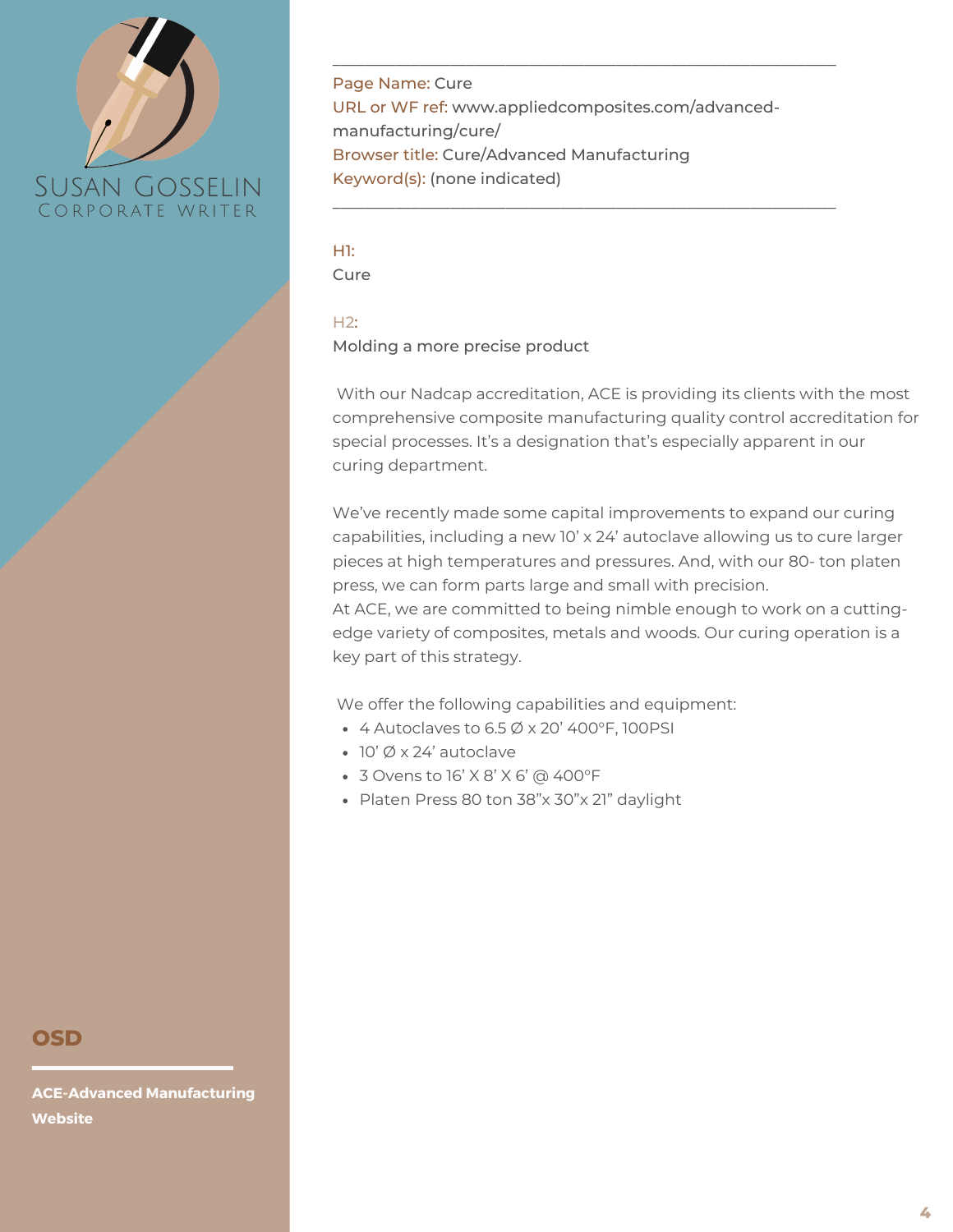

Page Name: CNC Trim URL or WF ref: www.appliedcomposites.com/advancedmanufacturing/cnc-trim/ Browser title: CNC Trim/Advanced Manufacturing Keyword(s): CNC aircraft, CNC machining

\_\_\_\_\_\_\_\_\_\_\_\_\_\_\_\_\_\_\_\_\_\_\_\_\_\_\_\_\_\_\_\_\_\_\_\_\_\_\_\_\_\_\_\_\_\_\_\_\_\_\_\_\_\_\_\_\_\_\_\_\_\_\_\_

\_\_\_\_\_\_\_\_\_\_\_\_\_\_\_\_\_\_\_\_\_\_\_\_\_\_\_\_\_\_\_\_\_\_\_\_\_\_\_\_\_\_\_\_\_\_\_\_\_\_\_\_\_\_\_\_\_\_\_\_\_\_\_\_

H1: CNC Trim

### $H2:$

Never cutting corners

In the aircraft industry, the demand for high-tech materials and precision designs never ends. That's why ACE puts an emphasis on having a full selection of CDC machining centers and lathes which can master everything from titanium to stainless, exotic alloys and high-temperature plastics. We pride ourselves on being able to offer some of the most advanced laminates and alloys available for aircraft production. And our CDC trim operation is up to the task of keeping them all machined and milled, with precision.

We offer the following machining capabilities:

- Five-axis CNC cutting of honeycomb
- 27.5′ x 13.5′ x 6.5′ Cronus moving bridge 5-axis CNC machining center with +/- .005″ accuracy

## **OSD**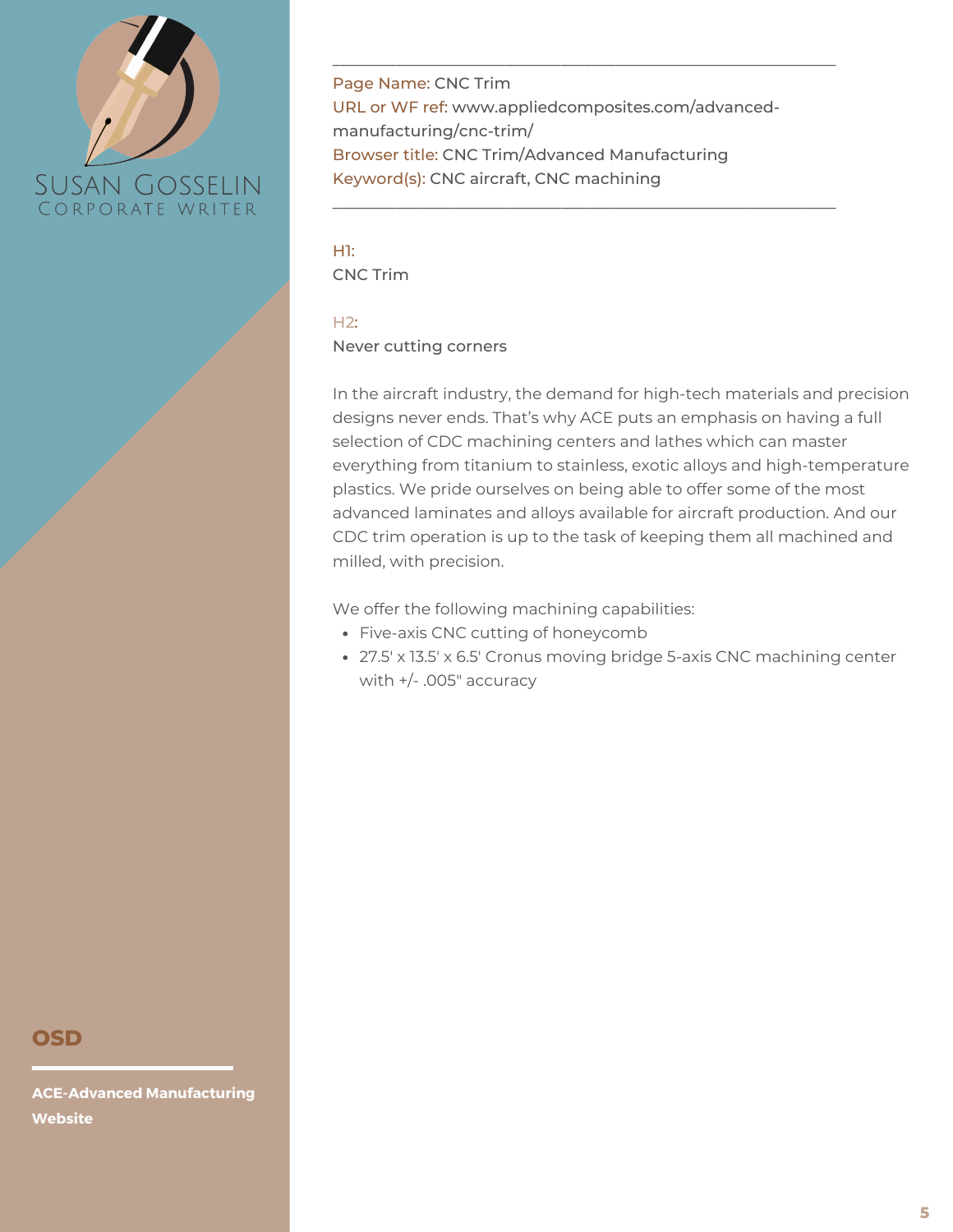

Page Name: Assembly URL or WF ref: www.appliedcomposites.com/advancedmanufacturing/assembly/ Browser title: Assembly/Advanced Manufacturing Keyword(s): Aircraft assembly, aerospace assembly

\_\_\_\_\_\_\_\_\_\_\_\_\_\_\_\_\_\_\_\_\_\_\_\_\_\_\_\_\_\_\_\_\_\_\_\_\_\_\_\_\_\_\_\_\_\_\_\_\_\_\_\_\_\_\_\_\_\_\_\_\_\_\_\_

\_\_\_\_\_\_\_\_\_\_\_\_\_\_\_\_\_\_\_\_\_\_\_\_\_\_\_\_\_\_\_\_\_\_\_\_\_\_\_\_\_\_\_\_\_\_\_\_\_\_\_\_\_\_\_\_\_\_\_\_\_\_\_\_

H1: Assembly

### $H2:$

The right job, with the right people

Any company can open up an aircraft assembly shop with the right equipment and investment. But who is running those machines?

When you bring your projects to ACE, you can be assured that only the most experienced mechanics and technicians are putting together your aircraft. In fact, our assembly staff boasts \_\_\_\_\_ years of combined experience. We require our facility and staff to be up to date on certifications for our clients and regulatory agencies, and invest heavily in training. When we use "rigorous assurance" to describe our company, nowhere is this more apparent than in our assembly division.

Working at our 50,000 square foot manufacturing facility in Indianapolis, our staff utilizes the latest technology to provide our customers with quality machining services, in short and long production runs. ACE has 30 years of industry-leading expertise in working with all metals, plastics, exotic materials, castings and composites.

When you bring your job to ACE, you can be certain your project will be assembled to spec, with precision, and fully vetted and tested. And with the nimble set up of our relatively small operation, we can get your job done with faster TATs than you might expect. Our facility holds a wide range of horizontal and vertical machining centers with 3, 4 and 5 axis capabilities. Our equipment also includes CNC lathes (up to 5 axis) with milling and drilling capabilities, as well as various machines for grinding, turning, milling, drilling, cutoff and honing.

# **OSD**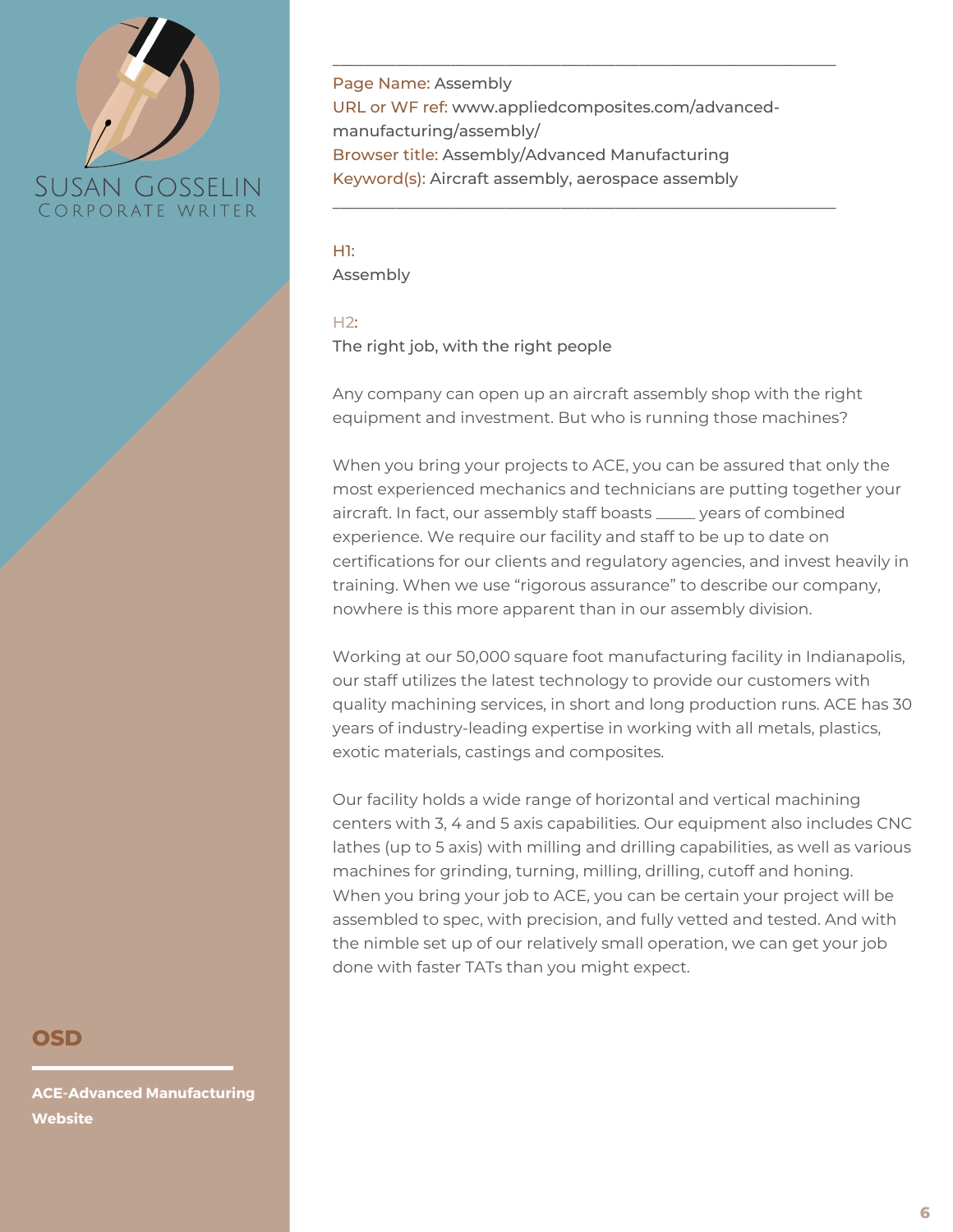

Page Name: Paint URL or WF ref: www.appliedcomposites.com/advancedmanufacturing/paint/ Browser title: Paint/Advanced Manufacturing Keyword(s): Aircraft painting, airplane painting

\_\_\_\_\_\_\_\_\_\_\_\_\_\_\_\_\_\_\_\_\_\_\_\_\_\_\_\_\_\_\_\_\_\_\_\_\_\_\_\_\_\_\_\_\_\_\_\_\_\_\_\_\_\_\_\_\_\_\_\_\_\_\_\_

\_\_\_\_\_\_\_\_\_\_\_\_\_\_\_\_\_\_\_\_\_\_\_\_\_\_\_\_\_\_\_\_\_\_\_\_\_\_\_\_\_\_\_\_\_\_\_\_\_\_\_\_\_\_\_\_\_\_\_\_\_\_\_\_

H1:

Aircraft paint department

#### $H2:$

The finishing touch that is meant to last

When your aircraft is finally ready for its paint, we take great pride in creating a finish that's not just up to specification, but ready to face the elements for the long haul.

Our paint department has plenty of space and expert staff to make sure your aircraft painting job gets done right the first time.

Our paint facility includes:

- Environmentally controlled Spray Booth 24' x 24' x 15'
- 2000 square foot Prep room
- 800 square foot cure and dry room

Provide us with your logo artwork and specifications for your aircraft's markings, and we can reproduce your design with precision. Don't have something in mind? Not to worry. We can work with that too, offering you a paint design that meets your aesthetic, while meeting FAA standards.

## **OSD**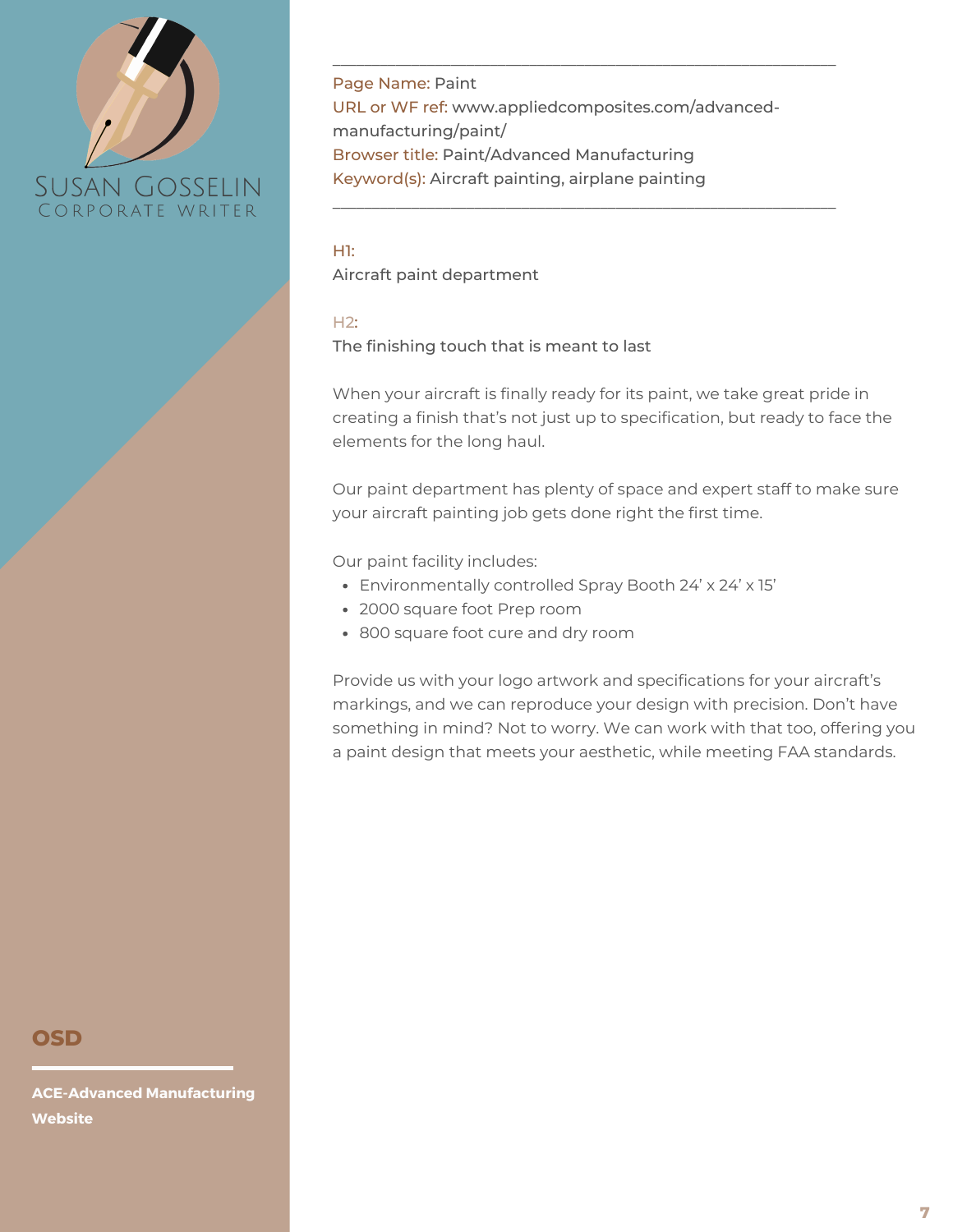

Page Name: Prototype URL or WF ref: www.appliedcomposites.com/advancedmanufacturing/prototypes/ Browser title: Prototype/Advanced Manufacturing Keyword(s): Prototype machining

\_\_\_\_\_\_\_\_\_\_\_\_\_\_\_\_\_\_\_\_\_\_\_\_\_\_\_\_\_\_\_\_\_\_\_\_\_\_\_\_\_\_\_\_\_\_\_\_\_\_\_\_\_\_\_\_\_\_\_\_\_\_\_\_

\_\_\_\_\_\_\_\_\_\_\_\_\_\_\_\_\_\_\_\_\_\_\_\_\_\_\_\_\_\_\_\_\_\_\_\_\_\_\_\_\_\_\_\_\_\_\_\_\_\_\_\_\_\_\_\_\_\_\_\_\_\_\_\_

H1: Prototypes

 $H2:$ 

Your ideas, realized.

Have a preliminary design for a new aircraft part or structure? Do you need a new part designed for a damaged aircraft? Let ACE help. We can work hand in hand with your designers to create a product prototype that can take you from testing, through approvals. And, as a smaller, more nimble operation, we can work your project smoothly into our schedule, and provide timesaving, TAT-slashing production shortcuts, to boot.

With 30 years of experience in composites, tooling and aircraft testing and design, ACE can help you take your designs from the drawing board to reality with rigorous assurance. We have some of the most advanced equipment in the industry for designing, laminating, tooling and curing composites made with everything from plywood, to foam, fiberglass and wood. Our manufacturing shop can fabricate and tool with metal – whatever your specifications demand.

When you submit your design to us, our designers can work with you to modify your OML to match your specifications for aerodynamics, weight, strength and flexibility. We can help you optimize your layup with the right composites and laminate materials, moving your project through our structural design, tooling and manufacturing departments.

When we're done, you'll have a composite part that's ready for testing. And that's where ACE can truly excel. Our testing facilities are cutting edge, with equipment that can help you gather the results you need to submit your design for licensing and regulatory review.

No matter what your need, we're here to help you create the custom solutions for your aircraft design. For more information, contact our customer service department today.

## **OSD**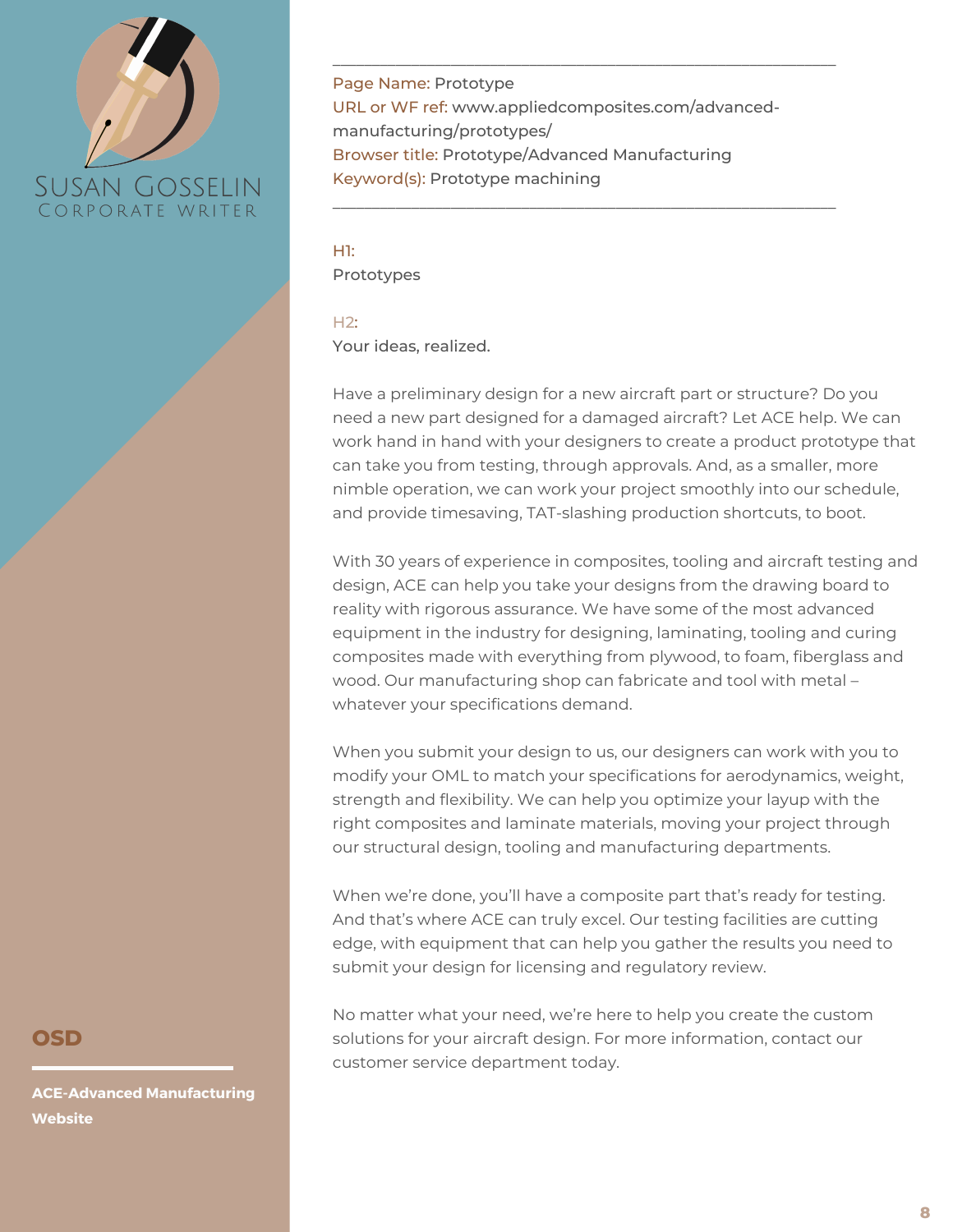

Page Name: Inspection QC/Applied Composites Engineering URL or WF ref: www.appliedcomposites.com/advancedmanufacturing/quality/ Browser title: Inspection QC Keyword(s): (none indicated)

\_\_\_\_\_\_\_\_\_\_\_\_\_\_\_\_\_\_\_\_\_\_\_\_\_\_\_\_\_\_\_\_\_\_\_\_\_\_\_\_\_\_\_\_\_\_\_\_\_\_\_\_\_\_\_\_\_\_\_\_\_\_\_\_

\_\_\_\_\_\_\_\_\_\_\_\_\_\_\_\_\_\_\_\_\_\_\_\_\_\_\_\_\_\_\_\_\_\_\_\_\_\_\_\_\_\_\_\_\_\_\_\_\_\_\_\_\_\_\_\_\_\_\_\_\_\_\_\_

H1: Quality Control

### $H2:$

Your specifications, with precision

At ACE, quality control isn't something we do at the end of our manufacturing process. It is our process. From your RFQ to the finished product, our end-to-end ERP system drives all our processes.

We start with your RFQ. Our engineers and manufacturing teams ensure all the parts you specify – including those for the aeronautical industry – meet your specifications, and can be manufactured within our quality tracking system.

Our ERP system is integrally tied with AS100C standards, which are programmed into our on-floor, computer-controlled manufacturing equipment. As your part is produced, we are continuously tracking data in our system, comparing the quality specifications you have set against the item being produced. All production data is electronically collected from the floor in real time – including labor hours, materials used and process parameters.

This kind of tracking produces not just precise products, but precise reporting, too. The reports we generate ensure we meet our certifications from AS9100C and Nadcap.

When it is time to test your product, we have just the capabilities you need, both in house, and through partners. ACE can conduct dozens of destructive tests, completely in house. Located only a mile away from our facility, our partner Talon Labs handles all our non-destructive testing such as A and C scans.

[Click](http://www.appliedcomposites.com/wp-content/uploads/documents/ACE-MRO-Flyer.pdf) here for a full listing of all our available tests.

## **OSD**